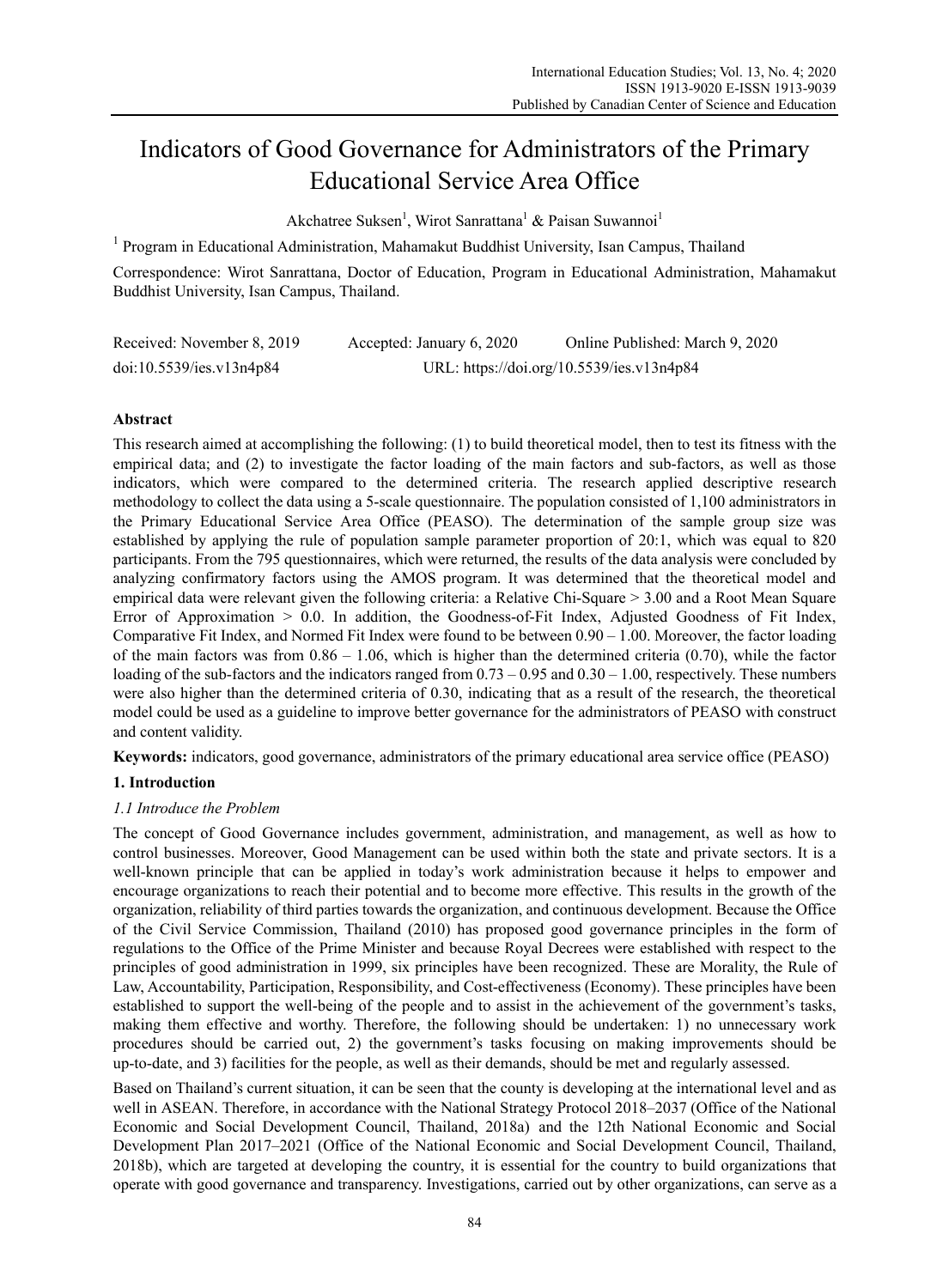guarantee that Thailand is progressing in every aspect within the international community. Hence, in their administration, the PEASO administrators must apply the principles of Good Governance. For this, the aim of the researcher was to create a theoretical model, which manifests the structural relationship between the main factors, sub-factors, and the indicators of the good governance, which can be used as a guideline for the development of the PEASO administrators.

#### *1.2 Importance of the Problem*

After the review of 18 various sources of related literature, which consisted of Boonmee (1998), Prime Minister's Office, Thailand (1999), Ministry of the Interior, Thailand (2000), Office of the Civil Service Commission, Thailand (2005), Sittikumchorn (2008), Thongsut (2008), Buason (2008), Limsakunsirirat (2008), Sopchokchai (2010), Samudavanich (2011), Chanpakdee (2012), Aimatnoi (2012), Mahakhun (2013), Department of Corrections, Thailand (2015), King Prajadhipok's Institute, Thailand (2018), United Nations Development Program (UNDP) (1997), Organization for Economic Co-operation and Development (OECD) (2004), and The United Nations Economic and Social Commission for Asia and the Pacific (UNESCAP) (2009), it was discovered that there are 16 factors in the theoretical factor framework of Good Governance. However, having considered the relevant factors from their high frequency (16 and higher) during this research, it was found that there are four models, which can be considered in the proposal of the main factors as a measurement model of Good Governance: Transparency, the Rule of Law, Participation, and Accountability.

The results of such synthesis served as the starting point in the continuous search for answers to this question: "What are the important sub-factors for each main factor?" The result of the synthesis showed that each main factor had consisted of four models and their sub-factors as the measurement model: (1) the measurement model of Transparency with four important sub-factors: (a) disclosure, (b) management control, (c) structure and function, and (d) monitoring and evaluation; (2) the measurement model of Rule of Law with four important sub-factors: (a) independence, (b) legal governance, (c) justice, and (d) equality; (3) the measurement model of Participation with four important sub-factors: (a) participation in planning, (b) participation in decisions, (c) participation in the practice, and (d) participation in monitoring and in carrying out evaluations; and (4) the measurement model of Accountability with four important sub-factors: (a) performance responsibility, (b) self-responsibility, (c) prestige, and (d) realization of duty.

When combining the model of the measurement of Good Governance with the model of the measurement of the four main factors, the result was the model of the structural relationship of the indicators of Good Governance with the four main factors and 16 sub-factors as shown in Figure 1 below.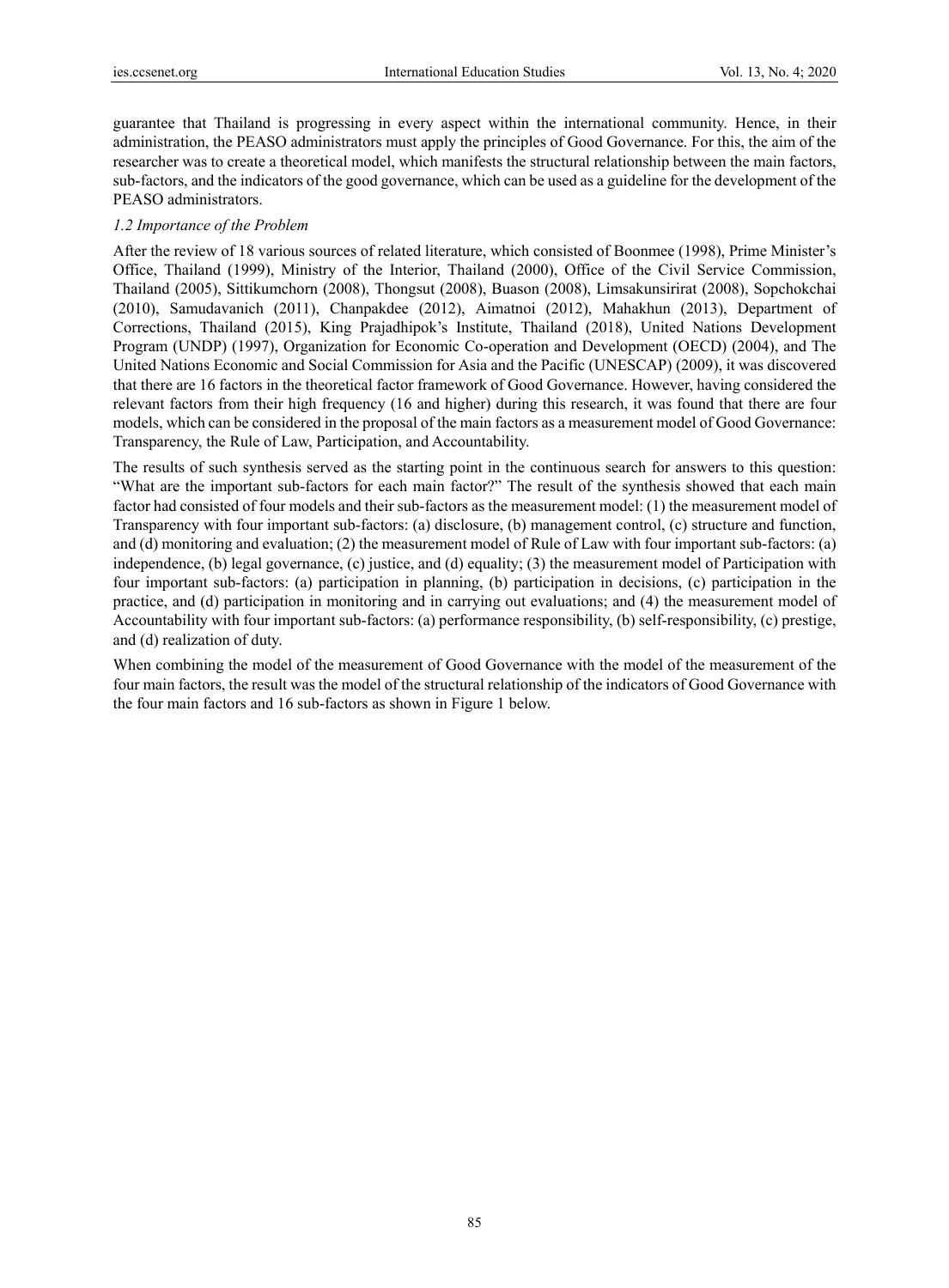

Figure 1. The model of structural relationship of the indicators of good governance

From this model, the researcher was able to examine the operational definition of each of the sub-factors in order to connect the indicator determinations and to acquire 60 reflective indicators of the behaviors of Good Governance for each sub-factor. This is considered to be a complete model of the structural relationship of the indicators of Good Governance in three levels, which are the main factors, sub-factors, and indicators. Moreover, it is the theoretical or hypothetical model for the research that the researcher had previously developed from theories and research. The researcher tested the model's relevance with the empirical data collected from a sample group of administrators at the Primary Educational Area Service Office under the Office of the Basic Education Commission of the Ministry of Education around the country.

# 1.3 Research Objective

This research aimed at testing the developed theoretical model with empirical data. If the fitness was found to be in accordance with the determined criteria, then the model could be used as a prototype to develop Good Governance for the PEASO administrators under the Office of the Basic Education Commission of Ministry of Education. The reason for this is that they were chosen to be used as the target group in this research in order to prove whether or not the model would be structurally reliable. Furthermore, it was possible to prioritize the development by considering the factor loading of the main factor, sub-factors, and indicator levels because in the research, there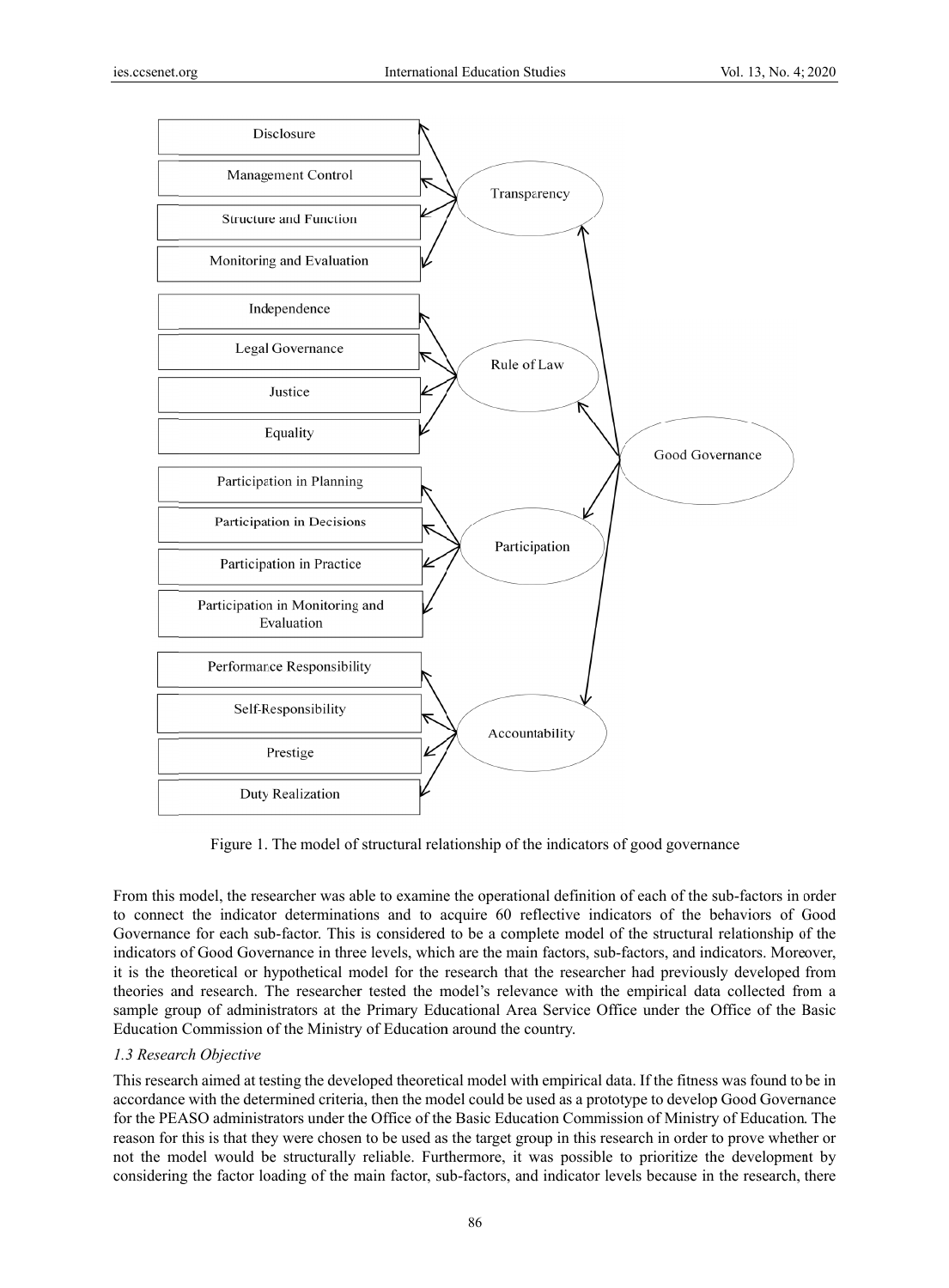was also an investigation of the factor loading of the main factors, sub-factors, and the indicators.

### *1.4 Research Hypothesis*

The model of structural relationship of the indicators of Good Governance, which was used in this research, was created and developed by reviewing literature from various sources with the following purposes in mind: (1) synthesizing the main factors, sub-factors, and the indicators and (2) utilizing the Max-Min-Con Approach in Kerlinger & Lee's Research Methodology (2000) to determine: (a) the sample group size, (b) sampling, (c) the creation and development of an effective research tool, (d) data collection, and (e) the application of suitable statistics. Thus, the researcher set the research hypothesis to predict the answers as follows:

- 1) 60 research indicators are suitable for the model of structural relationship of the indicators of Good Governance by considering the attitude criteria from Kornkarn (2003): the average value should be 3.00 or higher with a coefficient of dispersion at 20 % or lower.
- 2) The structural relationship model of the indicators of Good Governance, was developed from theories and literature. It was found to be relevant to the empirical data and is considered to be in accordance with the following: (1) Hair, Black, Babin & Anderson (2010)'s attitude criteria – relative Chi-square: CMIN/DF) range from  $1 - 3$  or lower; (2) a Root Mean Square Error of Approximation (RMSEA) of lower than 0.05; (3) a Goodness-of-Fit Index (GFI) with a range from 0.90 – 1.00; (4) an Adjusted Goodness-of-Fit Index (AGFI) with a range from  $0.90 - 1.00$ ; (5) a Comparative Fit Index (CFI) with a range from  $0.90 - 1.00$ , and (6) a Normed Fit Index (NFI) with a range from 0.90 – 1.00.
- 3) The factor loading for the main factor should be 0.70 or higher (Farrell & Rudd, 2009), and for the sub-factors and the indicators, it should be 0.30 or higher (Tacq, 1997).

Moreover, if the theoretical model corresponds to the research hypothesis, it can't only be used as a guideline in the research with respect to the development of the target group in terms of structure, content, and priority. It must, however, also be able to be applied in academic and practical activities. For example, it can achieve the following: (1) assist in gaining new knowledge, which is suitable within the context of Thai society and can be employed in further research or undergo further development in the future; (2) be used for research in other fields, such as in structural equation modeling, research and development, or in participatory action research; (3) help to reduce data by putting the data in a form, which can be easily used in order to reduce the repetition of the data (It represents theoretical data management, and with proof from the research, the data become useful for organizations to apply, follow, review, and make decisions about their work at all levels.); (4) be used by the administrators of the Primary Educational Area Service Office as a guideline in planning for or in creating an assessment for Good Governance so that the strengths and weaknesses in staff development can be examined, as well the corresponding problems; (5) be useful when monitoring tasks when needing to make decisions and to evaluate the work achievements of individuals; and (6) be utilized as a guideline to control the organization via a process of establishing pertinent regulations with respect to: (a) the standards of work performance or the standards of achievement for the organization; (b) a process by which an individual, a group of individuals, or an organization codify the rules for an individual, a group of individuals, or an organization to follow; (c) the aims that the organization sets to ensure its success; and (d) the organizational goals, which are used to ensure that the members of the organization operate in ways that will fulfill the standards and goals and which will place greater emphasis on the desired behaviors.

## **2. Research Methodology**

#### *2.1 Identify Subsections*

There are three methods to develop the education indicator, namely (1) pragmatic definition is the method the researcher selects the variables by himself/herself in order to present the model (2) theoretical definition is method the researcher constructs the model by applying the relevant theories and research and employ the model in reality or asking the experts to scrutinize the model before use (3) empirical definition is the method the researcher construct the model by applying the relevant theories and research and the model will be examined with the empirical data. If there is the concordance between the theoretical model and the empirical data collected from the random samples and the data is analyzed by confirmative factor analysis, the data can be utilized for the future research (Wiratchai, 2002). In this research, the empirical definition is used to develop the indicators as Sanrattana (2018) points out that it is likely to be more scientific because the empirical data is used to collect the random samples from the population. Consequently, there is no weakness in term of the bias from the researchers' or the experts' personal sensation and experience as below.

## *2.2 Population and Sample*

This research is a descriptive research in which the population for the research was composed of 1,100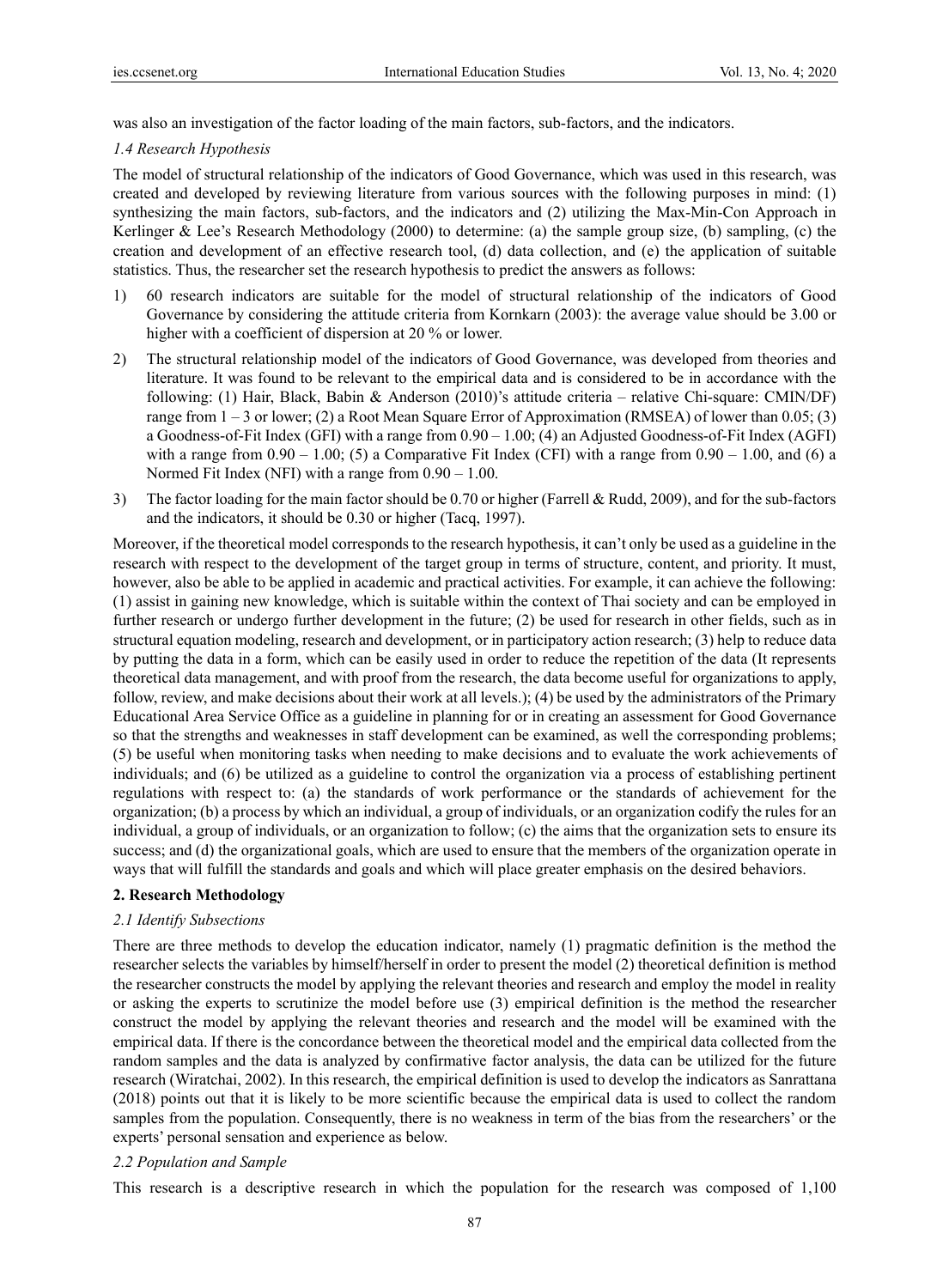administrators in the Primary Educational Area Service Office under the Office of the Basic Education Commission of the Ministry of Education (Office of the Basic Education Commission, Thailand, 2017). In order to determine the size of the sample group, Gold (1980)'s Rule of Population Sample Parameter Proportion 20:1 was applied. The number of the parameters was from five latent variables, 16 observed variables, and 20 influence lines, making 41 parameters and equaling 820 subjects in the research sample group.

## *2.3 Instrument*

The research tool, a questionnaire, consisted of two parts: 1) the informants' status which was on the listing form and 2) questions relating to behaviors of the Good Governance among the PEASO administrators, which was in a 5-scale rating form which is the highest, most, medium, less, and the least. The content was categorized in accordance to the main factors, sub-factors, and the indicators. There were 60 questions. This questionnaire was checked for the index of item-objective congruence (developed by Rovinelli and Hambleton in 1977 cited in Turner & Carlson (2009) is a procedure used in test development for evaluating content validity at the item development stage) by 3 educational administration experts and 3 evaluation experts. Then, the questionnaire was tried out with 30 samples which is not the samples used in the research. Data were analyzed to find the alpha coefficient of reliability by employing Cronbach's method. The results revealed that the questionnaires contain the alpha coefficient of reliability equal 0.97. It is important to note that the figure was higher than the determined criteria (0.70) (Prasertratasin, 2003).

## *2.4 Data Collection*

To collect the data from the sample group of 820 subjects, Multi-Stage Random Sampling was used, and afterwards, the questionnaires were distributed to the administrators via post. The subjects were asked to return the questionnaires within a time period of 6-weeks. Of those 820 questionnaires sent, 795 questionnaires were returned (97%).

## *2.5 Data Analysis*

To analyze the data, a computer program was used to calculate the statistical values as follows: (1) the frequencies and percentages to show primary data of the sample group; (2) the average and coefficient of dispersion to test the suitability of the indicators; (3) Pearson's correlation coefficient and Barlett's statistic to consider the suitability of the variables, which was later analyzed for confirmatory factors and Kaiser-Meyer-Olkin (KMO)Test for Sampling Adequate to consider the sufficiency of the questionnaire for the Confirmatory Factor Analysis; and (4) the first order of Confirmatory Factor Analysis and second order of Confirmatory Factor Analysis to test the relevance of the theoretical model with the empirical data using AMOS.

## **3. Results**

The results of the analysis for the averages and coefficients of the dispersion values to test the suitability of the indicators to be selected and placed in the model showed that 60 indicators had scored average values ranging between 4.23 – 4.74 and that the coefficient of dispersion had ranged between 11.35 – 15.86. Thus, they were all determined to be sufficiently suitable to be put into the model because the values were 3.00 or higher and the coefficient of dispersion was 20% or lower.

When testing the relevance of the four measure models, which had been developed from theories and the related literature, the results of the first order of Confirmatory Factor Analysis showed that they were relevant to the empirical data by considering the statistical values of each of the models as follows: (1) the measurement model of transparency had CMIN/DF = 1.17, RMSEA =  $0.01$ , GFI =  $0.99$ , AGFI =  $0.97$ , CFI =  $1.00$ , and NFI =  $0.99$ ; (2) the measurement model of Rule of Law had CMIN/DF =  $1.06$ , RMSEA =  $0.00$ , GFI =  $0.99$ , AGFI =  $0.97$ , CFI =  $1.00$ , and NFI =  $0.99$ ; (3) the measurement model of Participation had CMIN/DF = 1.53, RMSEA =  $0.02$ , GFI =  $0.99$ , AGFI = 0.97, CFI = 0.99, and NFI = 0.99; and (4) the measurement model of Accountability had CMIN/DF = 0.93, RMSEA =  $0.00$ , GFI =  $0.99$ , AGFI =  $0.98$ , CFI =  $1.00$ , and NFI =  $0.99$ . Additionally, the results of the second order of Confirmatory Factor Analysis of measurement model of Good Governance showed that the model had CMIN/DF = 1.60, RMSEA = 0.02, GFI = 0.99, AGFI = 0.96, CFI = 1.00, and NFI = 1.00. These statistical values were in accordance to the determined criteria mentioned in the research hypothesis: (1) a Relative Chi-square: (CMIN/DF) from 1 – 3 or lower, (2) a Root Mean Square Error of Approximation (RMSEA) of lower than 0.05, (3) a Goodness-of-Fit Index (GFI) from 0.90 – 1.00, (4) an Adjusted Goodness-of-Fit Index (AGFI) from 0.90 – 1.00, (5) a Comparative Fit Index (CFI) from 0.90 – 1.00, and (6) a Normed Fit Index (NFI) from 0.90 – 1.00. The results of the data analysis are as shown in Table 1.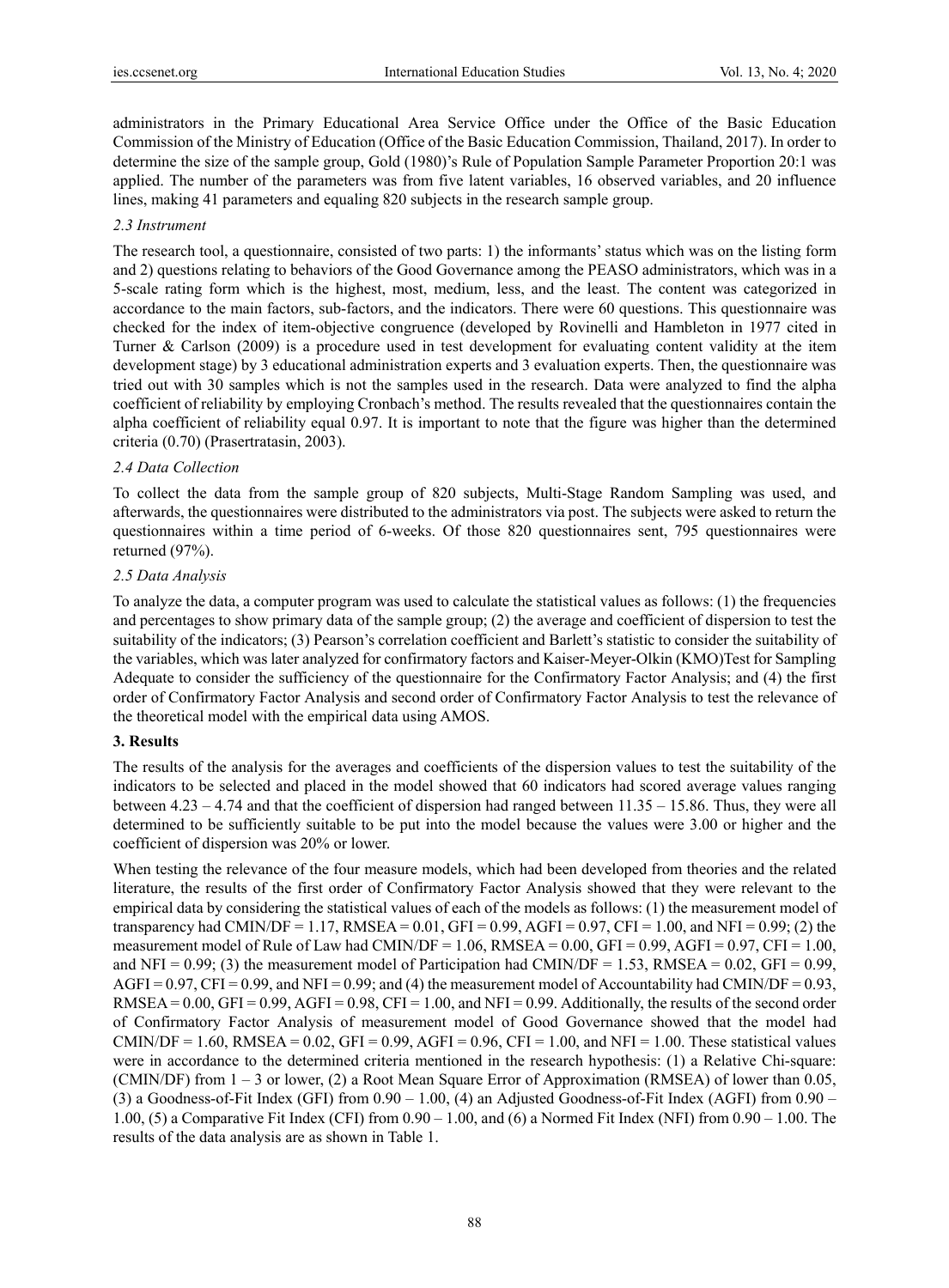|                                                                                               | <b>Factor Loading Matrix</b> |                          |                          | Coefficient of Prediction |  |  |
|-----------------------------------------------------------------------------------------------|------------------------------|--------------------------|--------------------------|---------------------------|--|--|
| Factors                                                                                       | $\lambda$                    | S.E.                     | t                        | (R <sup>2</sup> )         |  |  |
| The results of the first order of Confirmatory Factor Analysis                                |                              |                          |                          |                           |  |  |
| Measurement Model of Transparency                                                             |                              |                          |                          |                           |  |  |
| Disclosure                                                                                    | 1.02                         | $\overline{\phantom{a}}$ | $\overline{\phantom{a}}$ | 1.04                      |  |  |
| Management Control                                                                            | 0.79                         | 0.02                     | 29.66**                  | 0.62                      |  |  |
| <b>Structure and Function</b>                                                                 | 0.83                         | 0.02                     | 37.59**                  | 0.69                      |  |  |
| Monitoring and Evaluation                                                                     | 0.89                         | 0.02                     | 42.60**                  | 0.80                      |  |  |
| CMIN/DF = 1.17, RMSEA = $0.01$ , GFI = $0.99$ , AGFI = $0.97$ , CFI = $1.00$ and NFI = $0.99$ |                              |                          |                          |                           |  |  |
| Measurement Model of Rule of Law                                                              |                              |                          |                          |                           |  |  |
| Independence                                                                                  | 0.95                         | $\overline{\phantom{a}}$ |                          | 0.91                      |  |  |
| Legal Governance                                                                              | 0.94                         | 0.01                     | $51.10**$                | 0.88                      |  |  |
| Justice                                                                                       | 0.89                         | 0.02                     | 43.24**                  | 0.79                      |  |  |
| Equality                                                                                      | 0.73                         | 0.02                     | 29.07**                  | 0.54                      |  |  |
| CMIN/DF = 1.06, RMSEA = 0.00, GFI = 0.99, AGFI = 0.97, CFI = 1.00 and NFI = 0.99              |                              |                          |                          |                           |  |  |
| Measurement Model of Participation                                                            |                              |                          |                          |                           |  |  |
| Participation in Planning                                                                     | 0.84                         | $\overline{\phantom{a}}$ |                          | 0.71                      |  |  |
| Participation in Decisions                                                                    | 0.83                         | 0.02                     | 36.85**                  | 0.68                      |  |  |
| Participation in Practice                                                                     | 0.89                         | 0.02                     | 35.68**                  | 0.79                      |  |  |
| Participation in Monitoring and Evaluation                                                    | 0.73                         | 0.02                     | 31.94**                  | 0.53                      |  |  |
| CMIN/DF = 1.53, RMSEA = $0.02$ , GFI = 0.99, AGFI = 0.97, CFI = 0.99 and NFI = 0.99           |                              |                          |                          |                           |  |  |
| Measurement Model of Accountability                                                           |                              |                          |                          |                           |  |  |
| Performance Responsibility                                                                    | 0.81                         | 0.02                     | $\blacksquare$           | 0.66                      |  |  |
| Self-Responsibility                                                                           | 0.95                         | 0.02                     | 45.10**                  | 0.91                      |  |  |
| Prestige                                                                                      | 0.87                         | 0.02                     | 38.49**                  | 0.76                      |  |  |
| Duty Realization                                                                              | 0.96                         | 0.02                     | 49.00**                  | 0.93                      |  |  |
| CMIN/DF = 0.93, RMSEA = 0.00, GFI = 0.99, AGFI = 0.98, CFI = 1.00 and NFI = 0.99              |                              |                          |                          |                           |  |  |
| The results of the second order of Confirmatory Factor Analysis                               |                              |                          |                          |                           |  |  |
| Transparency                                                                                  | 0.86                         |                          |                          | 0.74                      |  |  |
| Rule of Law                                                                                   | 1.04                         | .02                      | 42.08**                  | 1.08                      |  |  |
| Participation                                                                                 | 1.06                         | .02                      | 31.74**                  | 1.11                      |  |  |
| Accountability                                                                                | 0.92                         | .02                      | 25.17**                  | 0.85                      |  |  |
| CMIN/DF = 1.60, RMSEA = 0.02, GFI = 0.99, AGFI = 0.96, CFI = 1.00 and NFI = 1.00              |                              |                          |                          |                           |  |  |

#### Table 1. The Results of the First and Second Orders of Confirmatory Factor Analysis

The results of the factor loading test of the main factors, sub-factors, and the indicators showed the following: (1) the factor loading of the four main factors of Good Governance was positive (between 0.86 – 1.06) with every number being statistically significant at the level of 0.01; (2) the factor loading of the four sub-factors of Transparency were positive (between 0.79 - 1.02) with every number being statistically significant at the level of  $0.01$ ; (3) the factor loading of the four sub-factors of the Rule of Law were positive (between 0.73 - 0.95) with every number being statistically significant at the level of 0.01; (4) the factor loading of the four sub-factors of Participation were positive (between 0.73 - 0.89) with every number being statistically significant at the level of 0.01; and (5) the factor loading of the four sub-factors of Accountability were positive (between 0.81 - 0.96) with every number being statistically significant at the level of 0.01.

Moreover, the factor loading of the 60 indicators was also positive (between  $0.30 - 1.00$ ) with every number being statistically significant at the level of 0.01. This showed that the structural relationship model of the indicators of Good Governance for the PEASO administrators, which was comprised of four main factors, 16 sub-factors, and 60 indicators, had demonstrated positive factor loading as had been set in the criteria in the research hypothesis, which indicated that the factor loading of the main factors had been 0.70 or higher and 0.30 or higher for the sub-factors and the indicators.

#### **4. Discussion and Suggestions**

From the research results, it was found that the 60 indicators had shown an average value and coefficient of dispersion, which was set in the criteria. Therefore, it was found to be suitable and was able to be selected and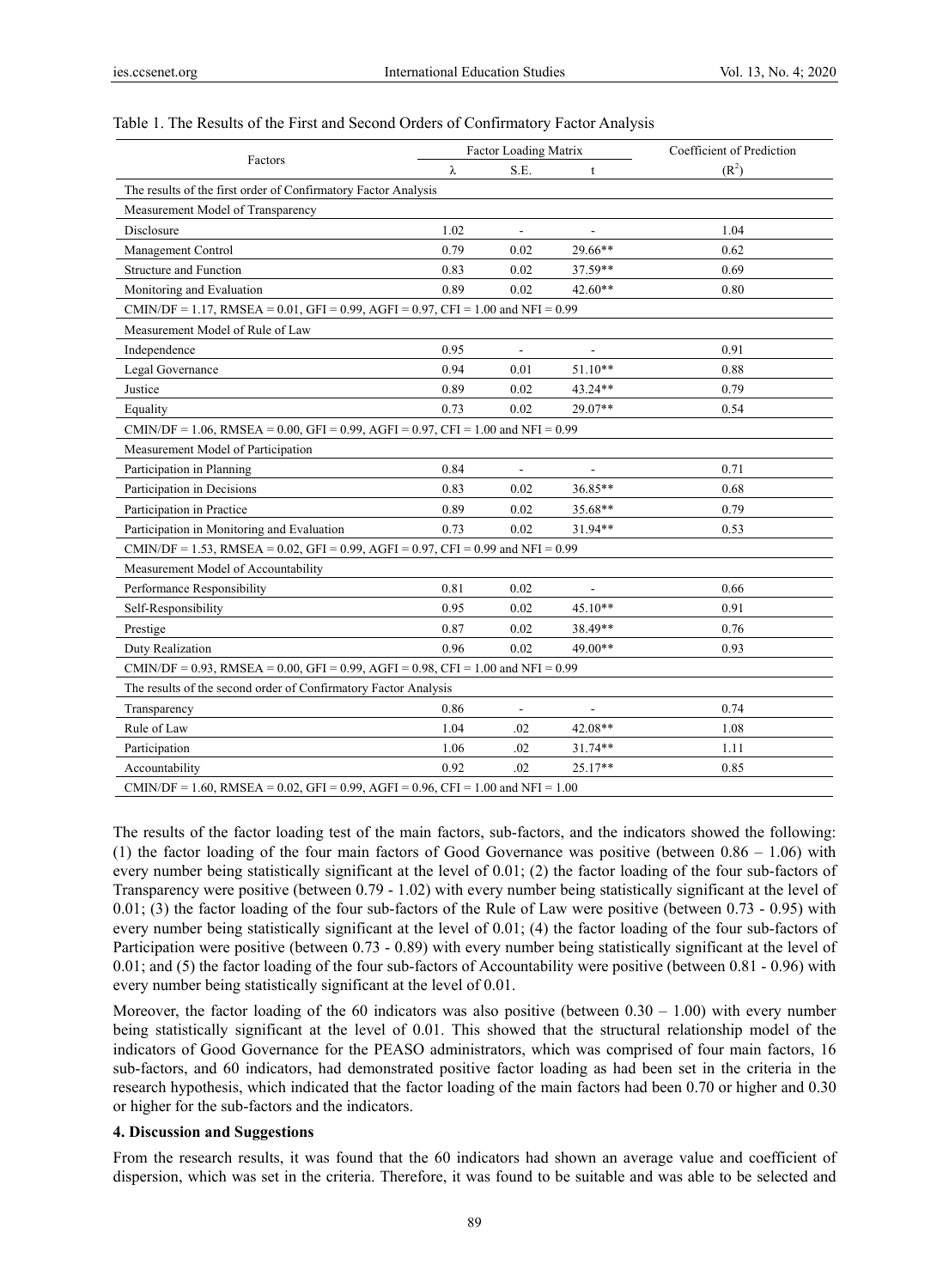placed into the model of structural relationship. The researcher believed that this had stemmed from the creation and development of the model used in this research, which employed the method known as Empirical Definition in which the model is determined with the proof of theories and research. A study by Wiratchai (2002) inspired the researcher to systematically and logically examine theories and research from various sources. Moreover, through a process of synthesizing, the researcher could conclude by correctly determining the main factors, sub-factors, and indicators, which were in accordance with the theories and research. This corresponds to a suggestion by Jongsathitau & Pinmanee (1986 cited in Sanrattana, 2018), which states, "Quality test of the indicators in theoretical framework is essential – if the development of the indicators starts from poor quality theoretical framework, the result from the development will be poor as well no matter how good the statistical method is." This also corresponds to a suggestion by Sanrattana (2018): "The study of theories and research to determine the main factors, sub-factors, and indicators have to concern construct and content validity." In addition, the research needs to be concerned with the quality of the research methodology in accordance with Max-Min-Con Approach by Kerlinger & Lee (2000), which states that when determining the size of the sample group, sampling is important, as well as creating and developing the research tool to be properly used in the research.

The results of the research found that the theoretical model is relevant to the empirical data by considering the statistical values set in the criteria and in the research hypothesis. It showed that the four main factors, 16 sub-factors, and 60 indicators had been expressed in the structural relationship model of the Good Governance. The results of this research can be useful for academic purposes, as well as for other applications with constructs and content validity. This also showed the validity of the theories and research, which had been derived from 18 different sources as previously mentioned. Therefore, those sources, examined by the researcher for this research, can be used as references. Additionally, it is relevant to the research and theories of Mandelbaum (2016), Minsky (2017), and University of Guelph (2018), all of whom have mentioned the factors used in this research as well. Therefore, this represents a technological advancement, which is quickly being developed and made readily accessible. Given the universal nature of the theories and research, they have been widely published around the globe. In this Era of Globalization, the use of technology makes transmitting data and information convenient, allowing us to gain access at anytime from anywhere. Technologicalization seems to have narrowed the world. According to Croucher (2004), globalization is a process in which the world's population is melted as one society. This process occurs because of the influence of economic, technological, social-cultural, and political collaborations. Furthermore, it is the result of technological development, which changed in the 21st century (Technology Effect Changes in 21st Century), making technology become a key variable in the societal changes, traditions, morality, education, economy, and politics by using the Internet to communicate to each other globally (Gleeson, 2018).

The results of this research showed that the factor loading of the main factors, sub-factors, and the indicators were different, but were as set in the criteria of the research hypothesis. The researcher believes that the reason for this was due to the literature review conducted at the beginning of the study up until the time the hypothetical model was created with constructs and content validity for the research. This study also was investigated by the experts to determine the relevance between the main factors, sub-factors, and the indicators until the index of item-objective congruence was acquired (Turner & Carlson, 2009) and was determined to be higher than the set criteria. It was also included in the creation of the questionnaire. The relevance of the questions was aligned with the indicators until the index of item-objective congruence was acquired and was determined to be higher than the set criteria. The result was the acquisition of accurate and valid data, which was able to be collected from the sample group. According to Sanrattana (2018), "The quality test of the indicators under the theoretical framework is intensely based on the theories and research in order to develop the structural relationship model, and the indicators must be from the theories and research which concern about the construct and content validity." Therefore, the results of this research study have shown that the model used in the study can be useful in field of academics and also has practical application with respect to both construct and content validity. In addition, it can be used to prioritize the main factors and the sub-factors, as well as the indicators for further development.

Putting the model into action. As mentioned at the beginning that if the developed theoretical model satisfies the research hypothesis, aside from being used as a guideline for the development of target groups used in the research with construct validity and content validity, it can also be used for academic and practical purposes in other cases, such as 1) helping to obtain new knowledge that is appropriate to the Thai social context, 2) can be used for other types of research possible, 3) helping to reduce data in a format that is easy to use, 4) use as a guideline in planning or creating evaluation criteria to determine the strength and weaknesses in the development of personnel in accordance with the problems, 5) use as a benefit for monitoring and evaluation, and 6) to be used as a guideline for organization control. The application of the model which consisting of 4 major components, 16 sub-elements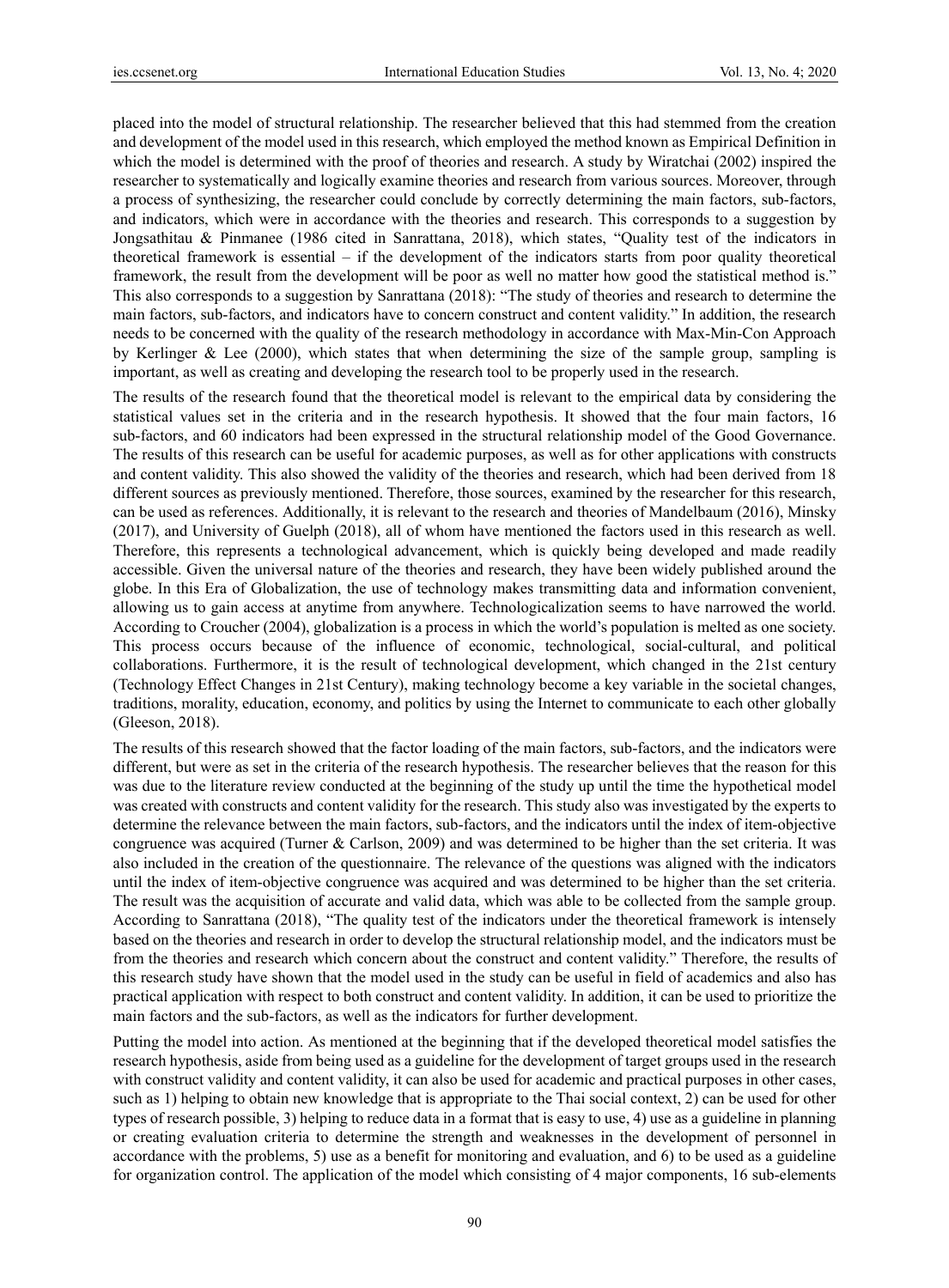and 60 indicators for the benefit of management and in order to have a conceptual framework that clear and easy to use, the researcher would like to present as a specific management conceptual framework at the major and minor components as shown in Figure 2 (ranking the importance according to the factor loading values from high – low for both major and minor factors).



Figure 2. Oriented management framework for introducing the application of good governance model used

#### **References**

- Aimatnoi, A. (2012). A study of the opinions of educational personnel towards the administration in accordance with the good governance principles of the administrators of the school administrators under the Office of Mae Hong Son Educational Service Area, Zone 1. Retrieved from https://bit.ly/2BwaNva
- Boonmee, T. (1998). Good governance of national strategy in Thailand. Bangkok: Sai Than Publishing
- Buason, R. (2008). Good governance of public universities: Plenty of case studies. Retrieved from http://www.rattanabb.com/html/reder0252.pdf
- Chanpakdee, S. (2012). The use of good governance in academic administration of primary school administrators in Bang Kho Laem District, Bangkok Educational Service Area Office, Area 2. Retrieved from https://bit.ly/2MywHUU
- Croucher, S. L. (2004). Globalization and belonging: The Politics of identity in a changing world. New York: Rowman & Littlefield.
- Department of Corrections, Thailand. (2015). Good government and social administration of the Department of Corrections. Retrieved from https://bit.ly/2W1ev9f
- Farrell, A. M., & Rudd, J. M. (2009). Factor analysis and discriminant validity: A Brief review of some practical issues. In D. Tojib (Ed.), *ANZMAC 2009 Conference proceedings.*
- Gleeson, P. (2018). How is technology impacting the changes in the 21st century workplace? Retrieved from https://bit.ly/2MJDIie
- Gold, R. Z. (1980). Introduction to bivariate and multivariate analysis. Glenview, Illinois: Scott, Foreman and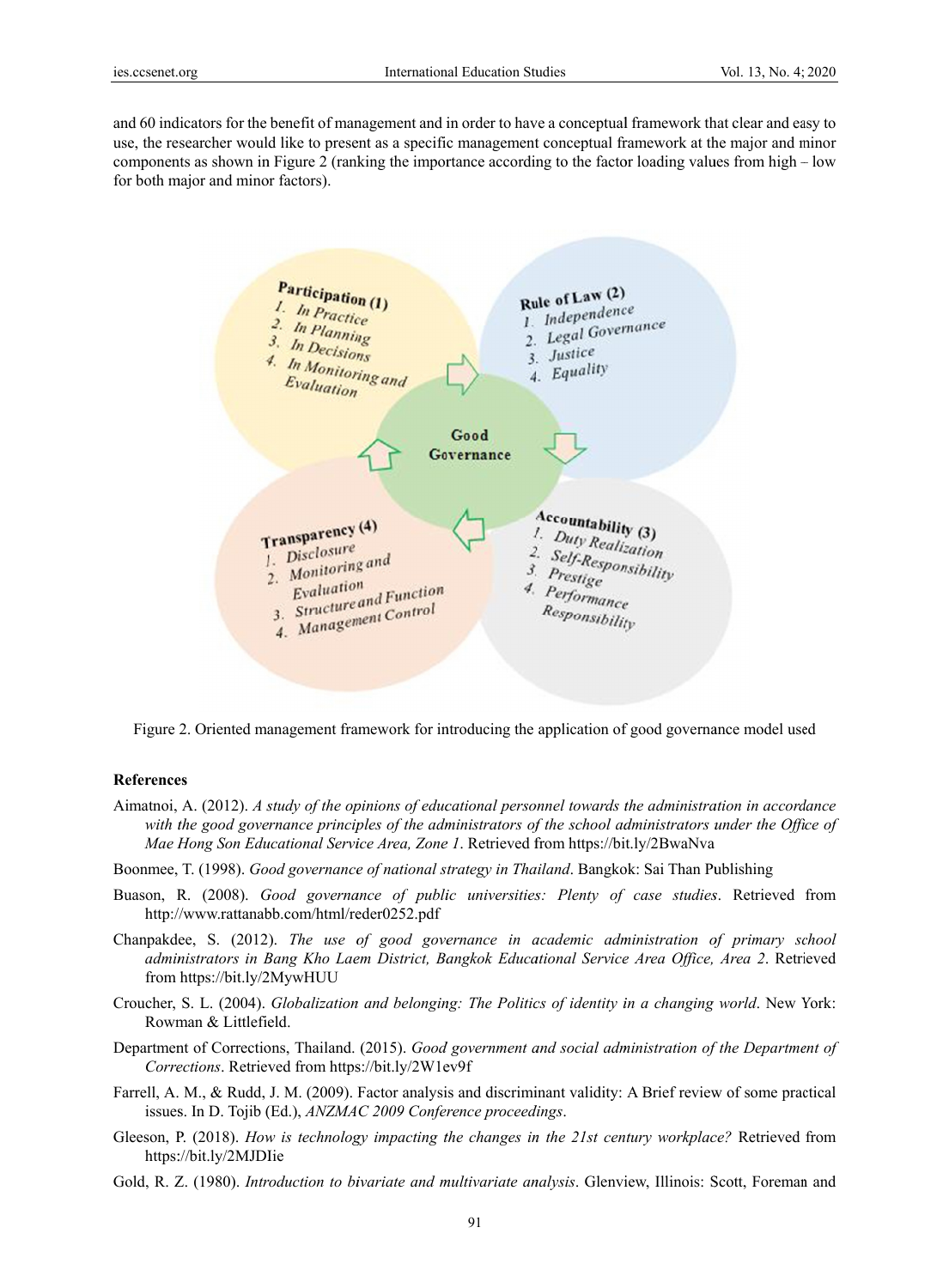Company.

- Hair, J. E., Black, W. C., Babin, B. J., & Anderson, R. E. (2010). *Multivariate data analysis: A global perspective* (7th ed.). New Jersey: Pearson Education Inc.
- Jongsathitau, J., & Pinmanee, S. (1986). *Educational Index*. Bangkok: The Veterans Organization of the Public House.
- Kerlinger, F. N., & Lee, H. B. (2000). *Foundations of behavioral research* (4th ed.). United States: Wadsworth, Thomson Learning.
- King Prajadhipok's Institute, Thailand. (2018). *Public participation*. Retrieved from https://bit.ly/2KUgVo7
- Kornkarn, S. (2003). *Quality assurance development for government's educational institutes*. A Thesis for the Doctor of Philosophy Degree in Educational Evaluation and Assessment of Srinakarinwirot University.
- Limsakunsirirat, C. (2008). *The Use of good governance in the administration of school administrators under the Chonburi Educational Service Area Office 1*. A Thesis for the Master of Education Degree in Educational Administration, Rajabhat Ratchanakarin University Chachoengsao.
- Mahakhun, V. (2013). *Ethics, good governance and law*. Bangkok: Child Psychiatric Forensics Development Foundation Youth and family
- Mandelbaum, C. (2016). What is good governance? Retrieved from https://bit.ly/2HeFAwF
- Ministry of the Interior, Thailand. (2000). *Principles of good corporate governance*. Retrieved from https://bit.ly/32vDwMw
- Minsky, S. (2017). *What is good governance, and why do we care?* Retrieved from https://bit.ly/2psmtwr
- Office of the Basic Education Commission, Thailand. (2017). *OBEC information 2018*. Retrieved from http://eva.obec.go.th
- Office of the Civil Service Commission, Thailand. (2005). *Good governance*. Bangkok: Idea Square.
- Office of the Civil Service Commission, Thailand. (2010). *Guidelines for creating transparency standards for government agencies*. Bangkok: Publisher, Office of the Civil Service Commission.
- Office of the National Economic and Social Development Council, Thailand. (2018a). *National strategy 2018-2037*. Retrieved from https://bit.ly/2o7JN1Y
- Office of the National Economic and Social Development Council, Thailand. (2018b). *National economic and social development plan 12th (2017–2021)*. Retrieved from https://bit.ly/2o7JN1Y
- Organization for Economic Co-operation and Development (OECD). (2004). *Principles of corporate governance*. Retrieved from http://www.oecd.org
- Prasertratasin, S. (2003). *Research methodology in social science*. Bangkok: Puengfa Printing.
- Prime Minister's Office, Thailand. (1999). *Regulations of the Prime Minister's Office on the establishment of good governance in social affairs 1999*. Bangkok: Office of the Civil Service Commission.
- Samudavanich, C. (2011). *Good Governance and educational reform, political reform*. Bangkok: Sai Than Publishing.
- Sanrattana, W. (2018). *Research in educational administration: Concepts, guidelines, and case studies* (4th ed.). Bangkok: Tipwisut.
- Sittikumchorn, S. (2008). *The use of good governance in private higher education institutions*. Retrieved from https://bit.ly/2MXTBDV
- Sopchokchai, O. (2010). *Guidelines for applying good governance principles for local administration in order to propose models and guidelines for building good governance at the sub-district and village levels*. A Thesis for the Master of Arts Degree. Graduate school, Maha Sarakham University.
- Tacq, J. (1997). *Multivariate analysis techniques in social science research: From problem to analysis*. London: SAGE Publications Ltd.
- Thongsut, V. (2008). *Good management*. Bangkok: Inthaphasa Publisher.
- Turner, R. C., & Carlson, L. (2009). *Indexes of item-objective congruence for multidimensional items*. Retrieved from https://bit.ly/2J2tsD1
- United Nations Development Program (UNDP). (1997). *Governance for sustainable human development, A*